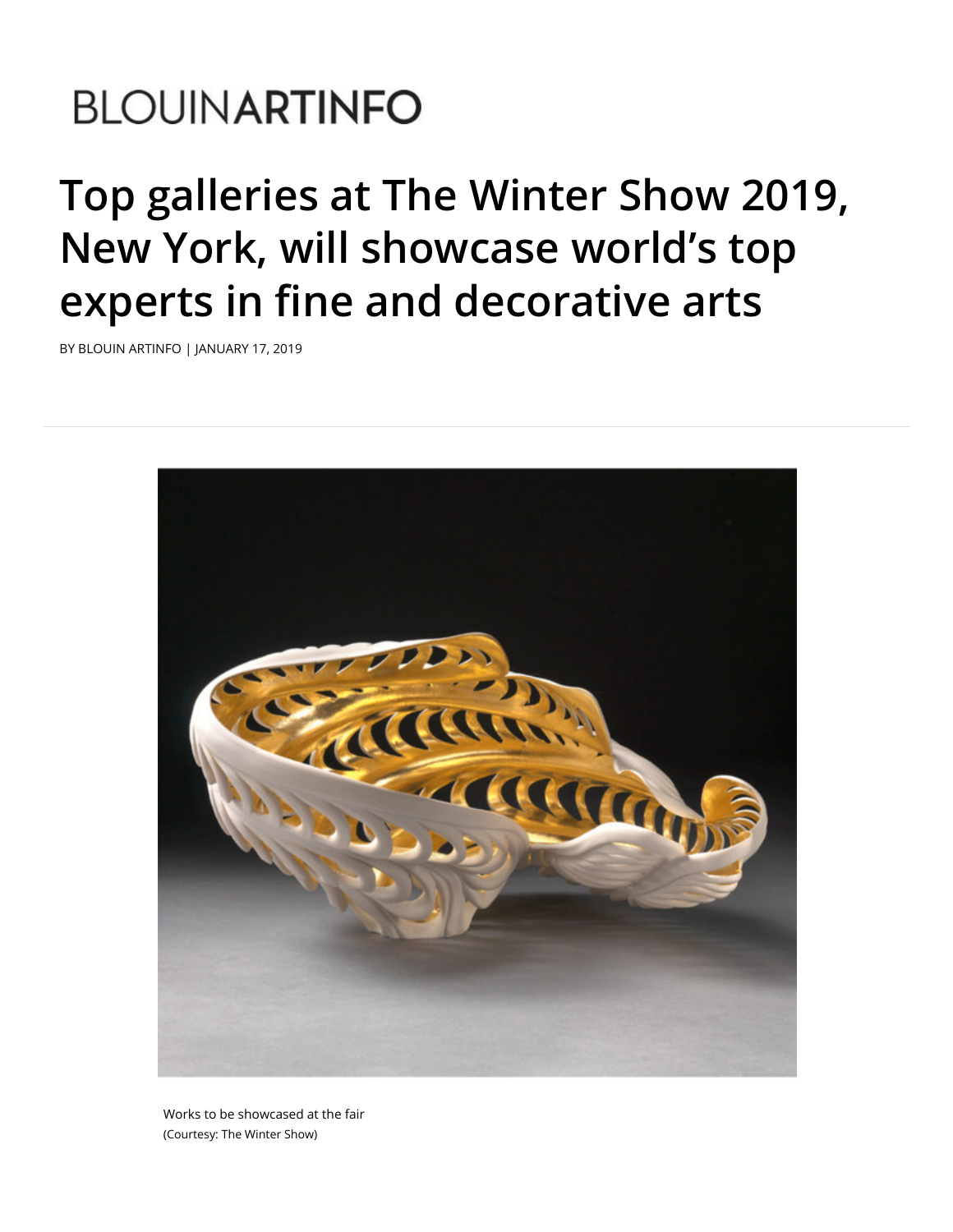The 65th edition of The Winter Show will be coming to New York starting from January 18 on view through January 27, 2019.

Blouin Artinfo shares its curation of the top galleries participating at the fair:

1. **Erik Thomsen Gallery**: Erik Thomsen has been a dealer in Japanese art since 1981. Born to Danish parents and raised in Japan, he is fluent in Japanese and was the first foreigner to apprentice to an art dealer in Japan (the Tanaka Onkodo Gallery in Aoyama, Tokyo). The Erik Thomsen Gallery, located in the Upper East Side of Manhattan, offers important Japanese paintings and works of art to museums and collectors worldwide. It specializes in Japanese screens and scrolls; in early Japanese tea ceramics from the medieval through the Edo periods; in masterpieces of ikebana bamboo baskets; and in gold lacquer objects. The gallery further specializes in Contemporary art by select artists, such as the internationally renowned Japanese ceramic artist Sueharu Fukami.

2. **Lowell Libson & Jonny Yarker Ltd**: Lowell Libson & Jonny Yarker Ltd has an international reputation as a specialist dealer in British art with an emphasis on paintings, watercolors, drawings and sculpture of the 17th to mid-19th centuries and is recognized for handling important works of outstanding quality backed with exceptional scholarship. It counts leading American, European and British museums and private collectors among its regular clients. It exhibits at TEFAF, Maastricht, and TEFAF, New York Fall, as well as at The Winter Show, New York, and London Art Week.

3. **Maison Gerard**: The gallery has been dedicated to a range of work from French Art Deco and antiques to contemporary lighting and ceramics — with an emphasis on authenticity, historical context, and expertise. Founded by Gerardus A. Widdershoven in 1974, the gallery quickly established a reputation as New York's premier source for fine French Art Deco furniture, lighting, and objets d'art. In addition to presenting important works of Jean-Michel Frank, Émile-Jacques Ruhlmann, and Jules Leleu, the gallery has been instrumental in building numerous private and public collections, notably the collection of Walter Chrysler Jr. (now housed in the Chrysler Museum in Norfolk, VA), and the Design Collection of the Utsunomiya Museum of Art in Japan.

4. **Bowman Sculpture**: Bowman Sculpture is based in London, and is the foremost gallery in the world for sculpture by Auguste Rodin. The gallery starts its sculptural journey with European Romantic sculpture of the 19th century, dealing in the masters of this period such as Jean-Baptiste Carpeaux, Albert-Ernest Carrier-Belleuse and Aime-Jules Dalou through to the Impressionist, Modern and Cubist sculpture of Edgar Degas, Pablo Picasso, Henri Laurens, Jaques Lipichitz, Ossip Zadkine and Marino Marini. Bowman Sculpture also specializes in the work of the English New School sculptors including